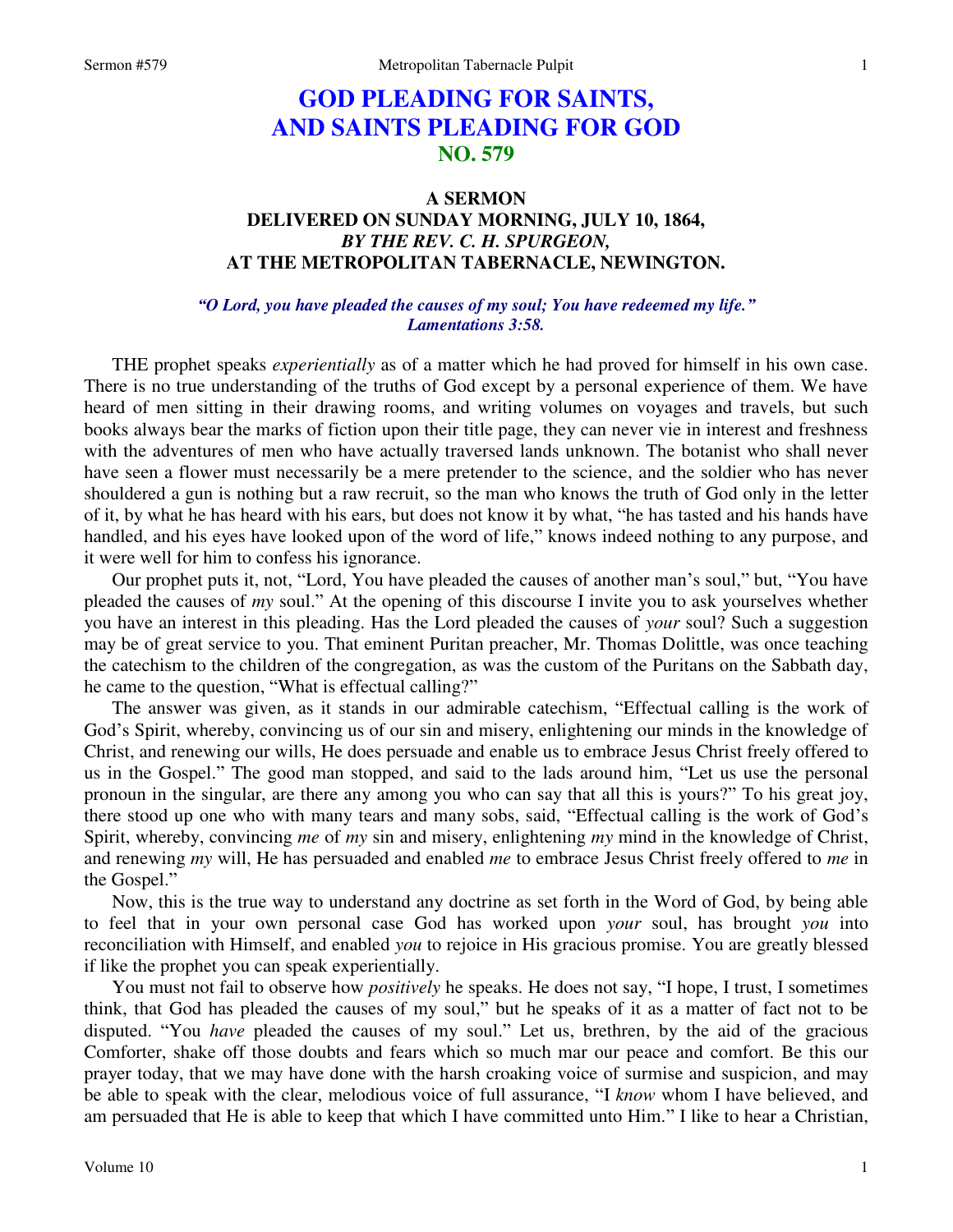when he tells his own experience, speak of these things as one who knows what he is at, not as though it were all guesswork with him, but as one who with infallible certainty, the Spirit of God bearing witness with his spirit, knows that he is speaking the truth. "You *have* pleaded the causes of my soul."

Here, I must bid you observe how *gratefully* the prophet speaks, ascribing all the glory to God alone. You perceive there is not a word concerning himself or his own pleadings. He does not ascribe his deliverance in any measure to any man, much less to his own merit, but it is *"You"*—"You, O Lord, have pleaded the causes of my soul; *you* have redeemed my life." A grateful spirit should ever be cultivated by the Christian, and especially after deliverances we should prepare a song for our God. O believers, wake up your hearts, and tune your tongues, to vie with angels before the throne. Earth should be a temple filled with the songs of grateful saints, and every day should be a censer smoking with the sweet incense of thanksgiving.

How *joyful* Jeremiah seems to be while he records the Lord's mercy! How triumphantly he lifts up the strain! He has been in the low dungeon, and is even now no other than the weeping prophet, poor Jeremiah, and yet in the very book which is called, "Lamentations," clear as the voice of Miriam when she dashed her fingers against the timbrel, and shrill as the note of Deborah when she met Barak with shouts of victory, we hear the voice of Jeremy going up to heaven—"You have pleaded the causes of my soul; you have redeemed my life." O children of God, seek after a vital experience of the Lord's lovingkindness, and when you have it, speak positively of it, sing gratefully, shout triumphantly, and let none of your enemies stop your glorying this side of heaven, for on the other side of the river the free grace of God shall be your glory forever and ever, and you shall sing eternally, "You have pleaded the causes of my soul; you have redeemed my life."

We shall occupy the time allotted to the sermon this morning, first, *by considering divine pleading as the Christian's joy,* and then by talking about the *Christian's pleading the causes of his God as his duty and delight.* God pleads my cause, this is my joy. I must plead God's cause, this is at once my privilege and my reasonable service.

**I.** First, then, let us come with heart felt joy to the consideration of DIVINE PLEADING.

**1.** The Lord pleads our cause *in the court of providence.* Jeremiah was confined in the low dungeon. He was cast into a wet, damp hole—a pit, and here he would have been left to rot, for no one spoke a word for him except Ebed-melech, an Ethiopian eunuch, in the service of the king, who went to Zedekiah and pleaded on behalf of poor Jeremiah. The king gave Ebed-melech leave to fetch up Jeremiah out of the pit. Now, you observe, Jeremiah was never ungrateful to Ebed-melech, Ebed-melech had a blessing in return for what he did, yet Jeremiah ascribes his deliverance not to the eunuch, but to God, "You have pleaded the causes of my soul."

The Christian may expect that in the course of providence, when he meets with trouble, God will raise up for him at different times, and in unexpected quarters, persons who will take an interest in him, and be the means of working out his deliverance. God sits at the helm of providence, and when the vessel is almost on the rock, He can pilot it into the deep waters again, and when His servants have been obliged by the tempest to reef their sails, He knows how, as the Master of the seas, to change the winds to a gale so favorable that with all sails spread, they can fly before the gale to the desired haven.

Sometimes God pleads the cause of His people *by silencing their enemies.* What a remarkable instance you have of this in the case of Jacob! His sons had most cruelly and basely killed the Shechemites. Having betrayed them by false promises, they then slew them in cold blood. Jacob said, "You have troubled me to make me to stink among the inhabitants of the land, among the Canaanites and Perizzites, and I, being few in number, they shall gather themselves together against me, and slay me, and I shall be destroyed, I and my house."

How strange was it, that he suffered no molestation, surely the Lord had cast a solemn awe upon the hearts of the Canaanites round about. His all-commanding voice was heard in their hearts, "Touch not my anointed, and do my prophet no harm," so that though Jacob's family was grossly in the wrong, and his sons had committed a foul deed, yet nevertheless, the Lord pleaded the cause of His chosen servant,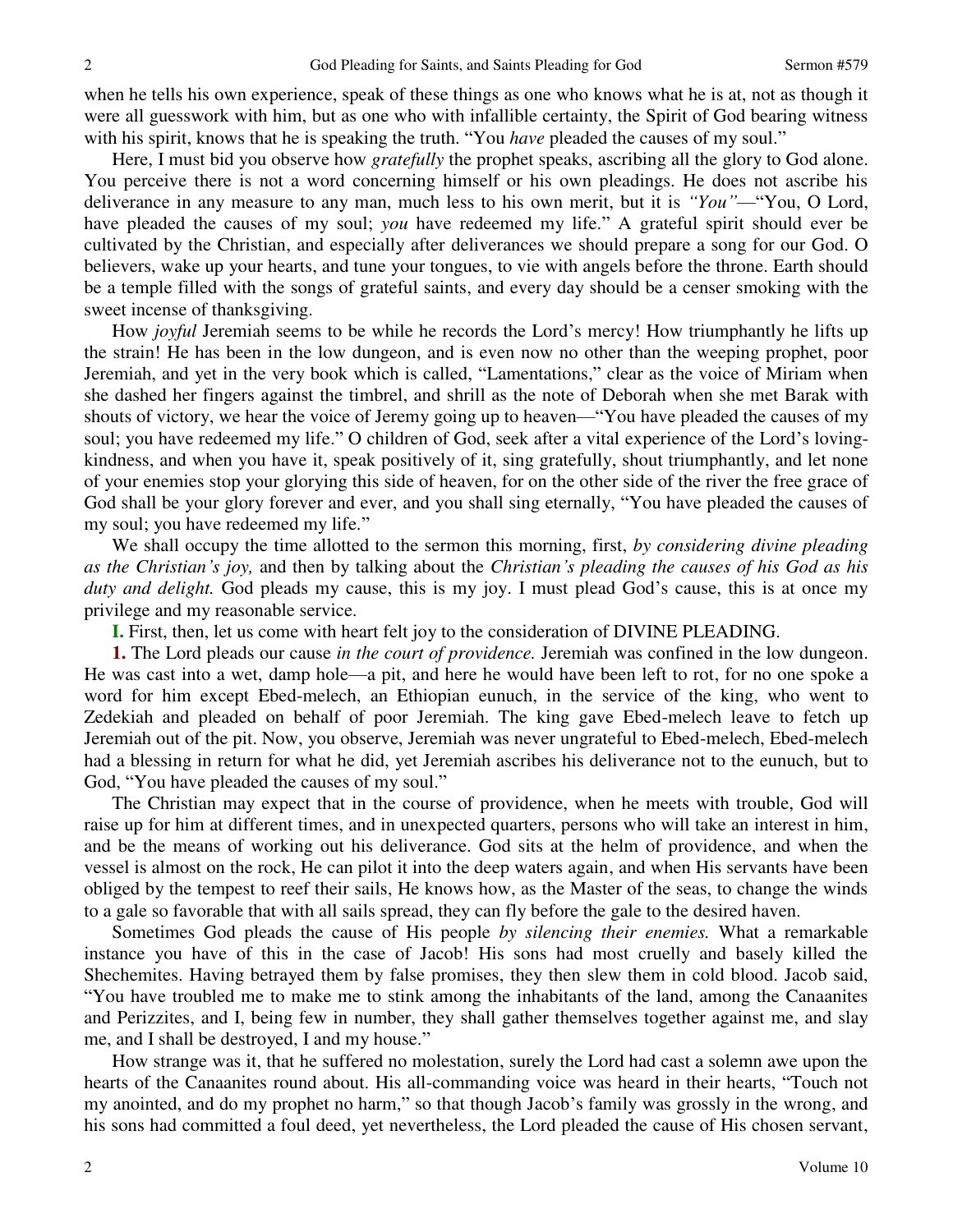3

and his enemies were as still as stones. It will often be so with the Lord's peculiar ones. When your foot has slipped—when you have spoken unadvisedly with your lips—if you have deeply repented of the sin, you may leave the matter before God, and He will either silence every dog's tongue, or turn their barkings to His glory.

At other times our God has pleaded the cause of His people, *by raising up friends for them.* Take the instance of Joseph. Reuben pleads for him when his brothers intend to kill him, when in Egypt, he is put into the dungeon through a false charge brought by the wife of Potiphar, he is not treated as a common criminal, for even in the dungeon God finds him friends. He behaves himself so discreetly that the master of the prison makes him one of the keepers of the ward. The Lord gave him favor in the eyes of men.

Observe another case. Here comes a poor maiden from Moab with her mother-in-law. God will plead the cause of her soul. She goes, as many another maid had done, to the field to glean. Providence guides her to the estate of an unknown kinsman. Boaz looks upon her, and ere long she becomes the joy of his house and the mistress of his fields.

Take a yet more remarkable case. Moses is put into the ark of bulrushes. What can the child say for itself? Among the crocodiles it lies exposed to imminent hazard. Pharaoh's daughter comes. What was that mysterious influence which softened her heart when she looked upon that comely child as it wept in that little cradle which might soon have been its coffin? Why was it that she said, "This is one of the Hebrews' children . . . take it and nurse it for me"? Why, it could only have been because God has a way of touching human hearts and making them friendly to His own people. He pleads the cause of His servants. He does not violate the wills of their enemies, but He wisely turns those wills into the channel of friendship. It was very remarkable that David, when he so much needed a friend through Saul's hostility to him, should have found one near to the throne—the heir-apparent to the kingdom. Strange that Jonathan, who naturally would have taken his father's part, and would have hated David as a supplanter, should, nevertheless, have his soul so knit to the heart of David that he gives up his crown cheerfully, and makes a covenant with David.

Dear friends, you see thus, that either by silencing enemies, or else by raising up friends, God can, in providence, plead the cause of your soul, or if men should seem to have even less than this to do with it, He knows how, *by special providences,* to bring you out of the depth of your difficulties. You see this again in the case of Joseph. He was put in prison, the butler promised to speak for him, but forgot him. Well, what shall happen? The king must dream a dream. Pharaoh cannot sleep while Joseph is in the dungeon. Seven years of plenty must come, and seven years of famine, in order that Joseph, falsely accused, might have his "righteousness brought forth as brightness, and the salvation thereof as a lamp that burns." Such cases will commonly occur. No Christian, I think, can look back through many years of his life without observing some strange and singular workings of the divine hand, by which, in an unexpected manner, God has worked his deliverance.

Come then, if this be so, let us be of good cheer this morning. We need not fret and worry ourselves about worldly things, for our heavenly Father pleads our cause. Tried soul, He knows what you want this morning, you have not told anybody your distress, and you need not, for He "knows that you have need of these things." He knows when it will be best for you to receive help, and if He keeps you a little time in poverty, He knows it is good for you to be left in the shade. He understands providence better than you do, and He can make the great world a broad work to bless the little world of your heart.

There is not a single wheel by which the machinery of providence is affected which is not turned by His hand. You know His love to be as infinite as His wisdom, and His power to be as great as His love, then go where your Master went when He was in the storm—to the hinder part of the ship, and fall asleep upon the pillow of the providence of God. You have done your best, you have worked hard, you have strived to provide things honestly in the sight of all men, and yet things do not prosper with you as you wish they would, you are content to be poor, you are willing to be in just such a place as God would put you, and yet your straits and your difficulties seem just now to be too many for you, *now* is the time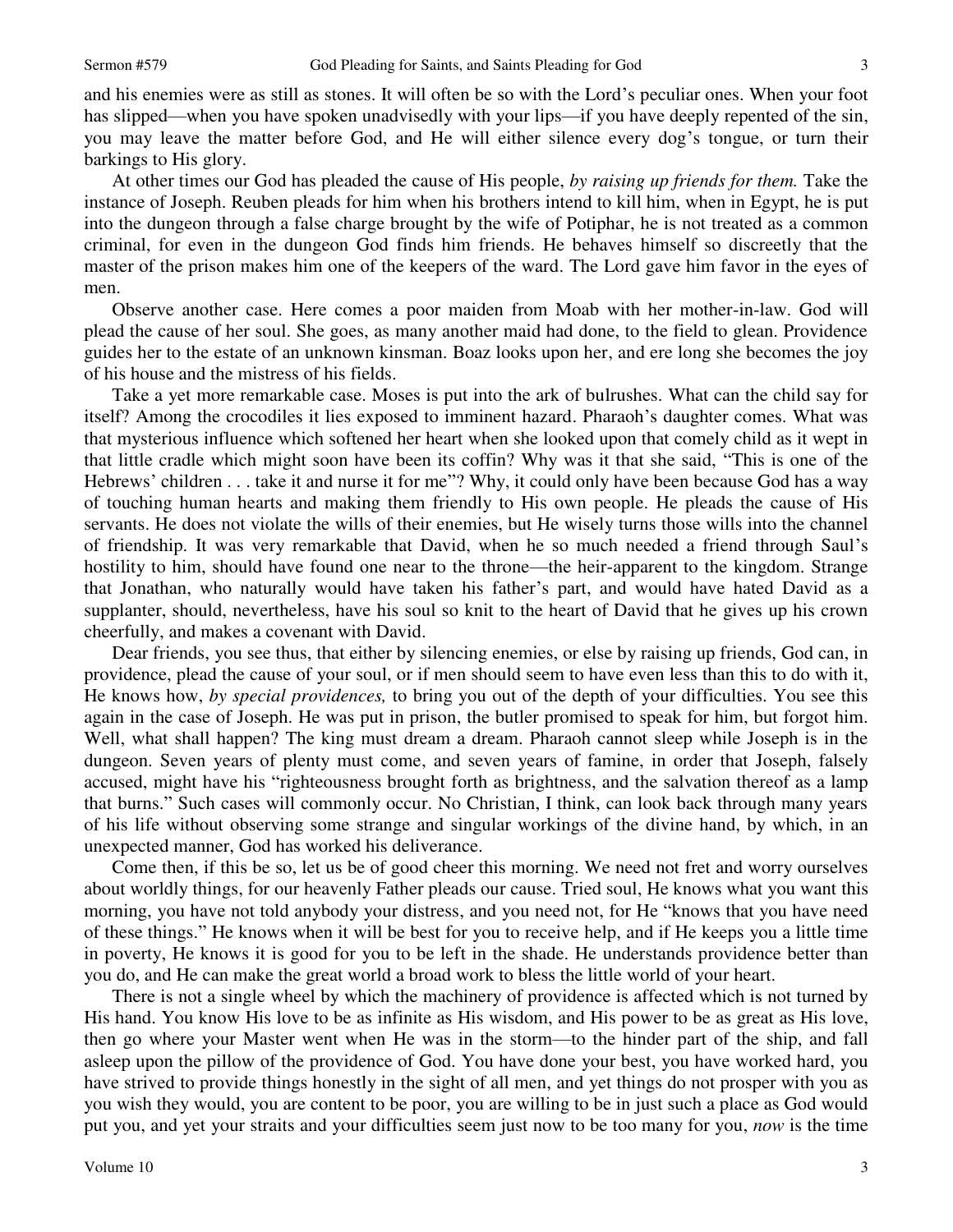to exercise faith upon a living God. Your God is not worth having if He cannot help you when you want help. Surely your religion must be a lie if it cannot buoy you up under troubles which, after all, are not the heaviest which fall to the lot of men. Come, cast your burden on your God, He cares for you. Ere many days are past, you shall come up to this house, if not with these words upon your tongue, yet with this sentiment in your heart, "You have pleaded the causes of my soul; you have redeemed my life."

**2.** Our text may be read with great comfort if we think upon *the court of Divine Law.* You and I may picture ourselves this morning, without exaggeration or untruth, as being led into the Court of the Law. The law at once arraigns us upon the charge of having positively broken the commands of God. "He has broken every one of them," says the law, "either in deed, or word, or thought. There is not a single precept which this man has not most distinctly set at defiance."

The witnesses appear. The devil willingly bears witness, and adds many falsehoods to the accusation. The omniscience of God stands as a swift witness against us, and our own conscience is compelled to bear testimony that we have indeed sinned, and that we have "gone astray from the womb, speaking lies." What is now to be done? We are asked if we have anything to say why sentence should not be pronounced upon us. We are silent.

Well may we hold down our heads, for what reason is there why we should not be punished for the sins which we have committed? There was a time when we would have pleaded, *"Not guilty,"* but we know better now. We know our guilt, it stares us in the face. We cannot plead the force of temptation, for we know that often we have tempted ourselves, and have, without any incentive beyond our own hearts, run greedily after sin.

The law sits upon its throne of judgment, and since we cannot plead, it makes proclamation, "Is there anyone in court who will act as advocate for this rebel whose silence and shame witness to his guilt? If there be none to show cause to the contrary, I will open the great book and read his sentence, I will put on the black cap, and he shall be taken to doom." Up stands the bleeding Savior, the great Advocate for sinners. What does Jesus plead? "O Justice," says He, "I plead not that these men have not sinned, I do confess on their behalf that they have grievously erred, but I plead for them that their sin has been punished—punished in *Me*. All the curse of their sin was laid on *Me*. I loved them from before the foundations of the world, and having loved them I took their sin upon Myself, and therefore it is not on them. I suffered in their stead, and therefore, Justice, you cannot punish two for one offense, having smitten Me for them, you cannot now smite them. I plead My blood—these wounds of Mine, once opened by the cruel nails—this side of Mine, once rent with the spear, I plead these—My groans, My tears, My agony, My death, for these I suffered on their account. Their sin was punished in Me, let them go free!" Thus, He pleads right gloriously.

Who shall answer Him? What more is wanted? But the law brings another charge. It says, "Granted that sin is condoned by the atonement, allowed that through Your sacrifice, most glorious Redeemer, Your people are free from sin, yet I demand on the behalf of God that the law should be kept. These men were bound not merely to be negatively without sin, but they were bound positively to serve God with all their heart, and soul, and strength, and inasmuch as they have not done it, they cannot enter heaven. How shall they be rewarded for service never performed—how shall they win the crown without having kept the command?"

Here, too, we are silent, for what have we ever done—what righteousness have we? Are not our righteousnesses filthy rags, the very best of them? We dare not say, "Lord, my prayers entitle me to heaven, my preaching, my doings, my almsgivings." Nay, we know better than this. We feel that we are vile and full of sin, and therefore put our finger on our lips, and confess that we deserve to be shut out of heaven. Again the Savior rises and He pleads, "I was appointed of God to be their substitute, and being such I kept the law on their behalf. The whole of the ten commands I have carried out to the fullest extent both in the letter and in the spirit. I have served God with all My soul and strength, I have loved My neighbor as Myself, I have been obedient to death, even to the death of the cross. Have I not magnified the law and made it honorable?" The law bows its awful head and confesses, "You have, O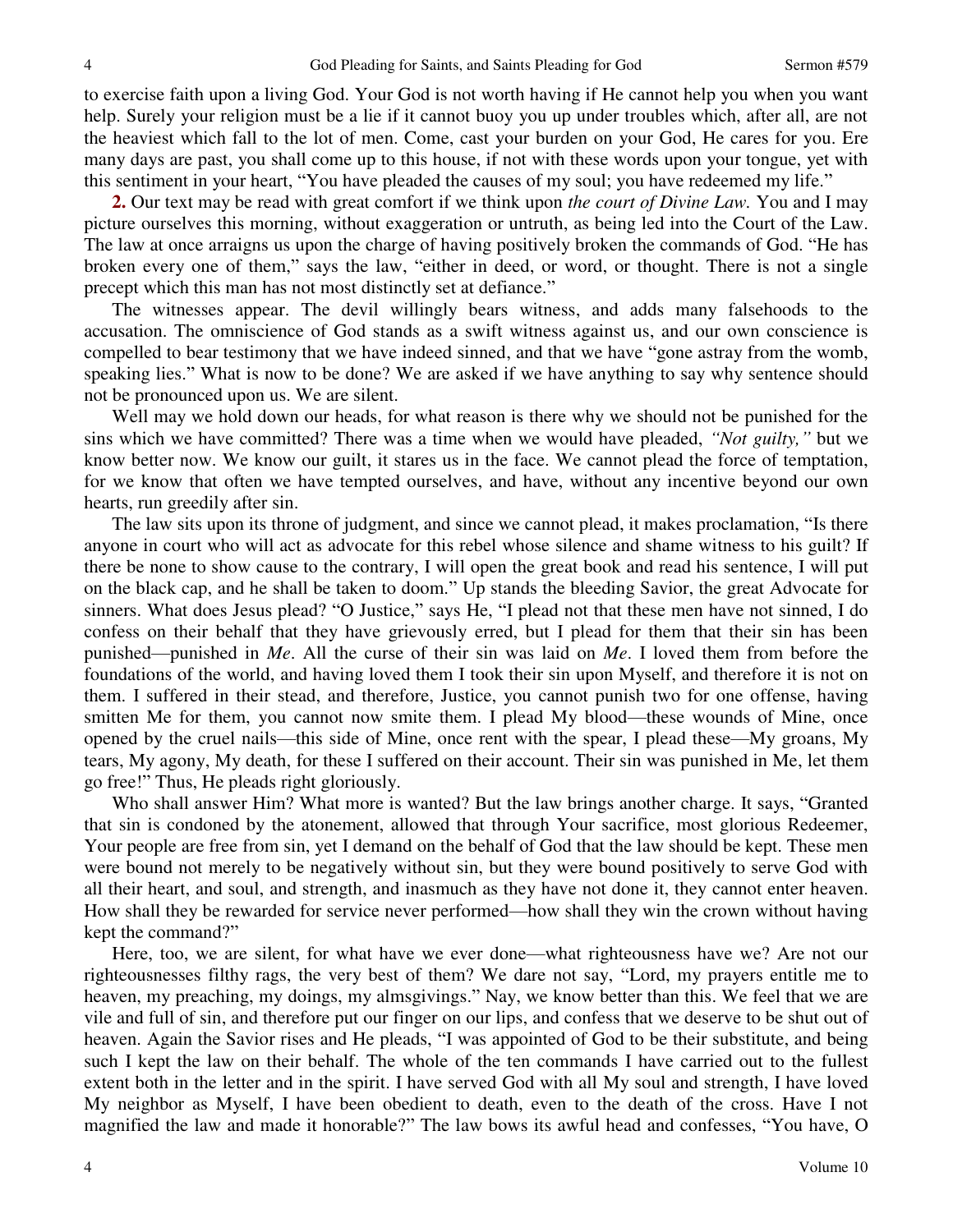Jesus, rendered better obedience than these men could have rendered, for You are divine. You have brought the righteousness of God instead of the righteousness of man, you have brought Your own perfection, glorified and exalted by the splendor of Your nature, and laid it down in the stead of the perfection of man which he could not bring, You have, indeed, paid the debt, You have pleaded well, and the culprit is free."

Beloved, "Who shall lay anything to the charge of God's elect? It is God that justifies. Who is he that condemns? It is Christ that died, yea rather, that is risen again, who is even at the right hand of God, who also makes intercession for us." My soul, triumph you in your God! This day rejoice you with all your might, for Christ has prevalently pleaded your cause, and you are acquitted—nay, you are brought in as meritorious, and accepted in the sight of God through the plea of the Beloved. Let us rejoice that in the court of heaven's justice we can say, "You have pleaded the causes of my soul." O, can we all say it? Has Christ pleaded for *you?* Has *your* faith put *your* soul into Christ's hands? If not, I pity you, and let every child of God pity and pray for you. But if Jesus pleads for you we will rejoice together and be glad this morning.

**3.** In the third place, Jesus pleads the cause of my soul in the *Court of Conscience,* which is a minor imitation of the great Court of Heaven. Let me talk to your hearts now, brethren and sisters, as the Lord helps me. Sometimes you have doubts and fears springing up, and conscience assists them, for it says, "You know what a guilty worm you are, what! you a saved soul? It was but the other day that you were murmuring at God, and doubting His faithfulness. Look at your prayers, what cold things they are! Look at your daily life, what inconsistencies mingle with it. Mark your temper, how quick! how fierce! see yourself as to spiritual things, was there even a more poverty-stricken soul than you are? Why, you are as black as the tents of Kedar, and quite as filthy. Can you see any good thing in yourself? Why, are you not a very sink of corruption, a walking dunghill, a mass of abominations? And yet you say, 'I am a child of God'? How can it be?"

And now when these thoughts arise, you and I find it sometimes rather hard to answer them, and if we go upon the common logic of human reason, and begin to argue, "But I do find in myself some humblings of soul, I have some melting desires towards the Lord God, I find this and that, and therefore I have some evidence," it is ten to one that conscience and the devil together will beat us, and we shall be ready to lie down in despair. But, oh! how sweet it is when our soul tells us of the finished work of the Lord Jesus Christ! Then—I hope that I am now talking what you all do know, and many of you know sweetly—then as you turn to Jesus Christ, and see the precious person of the perfect Savior pouring out streams of cleansing blood, there is a voice which speaks to you, and pleads the cause of your soul, you feel, "Let conscience say what he may, this blood has answered him, let the devil suggest what he will, this complete atonement shall shut his mouth." "I will," says Rutherford, in one of his sweet letters, "I will hold to Christ under water, and if I must necessarily drown, I will not let go my hold of Him," and so the believer can say, he has got such a grip of Jesus—such a hand-hold of the Savior, that though ten thousand times ten thousand fears should roll over his head, he sings*—*

### *"I do believe, I will believe That Jesus died for me!"*

Sometimes after stern conflicts, a sweet peace pervades your mind. I cannot describe it better than by the calm which succeeds the tempest and its heavy showers. The whole earth appears to put on a greener dress than before, the flowers pour out their fragrance, the birds sing, and men rejoice in the clear shining after the rain. So is it with us. "The time of the singing of birds is come, and the voice of the turtle is heard in our land," because Jesus Christ applies with divine power His own merits and His own blood to our conscience, and all is well. I do not know whether you know what this means, but if any of you do not, you have lost a joy worth a thousand worlds, for out of heaven I know of no peace like that which pervades the conscience when Jesus pleads within. We are guilty in ourselves, but we are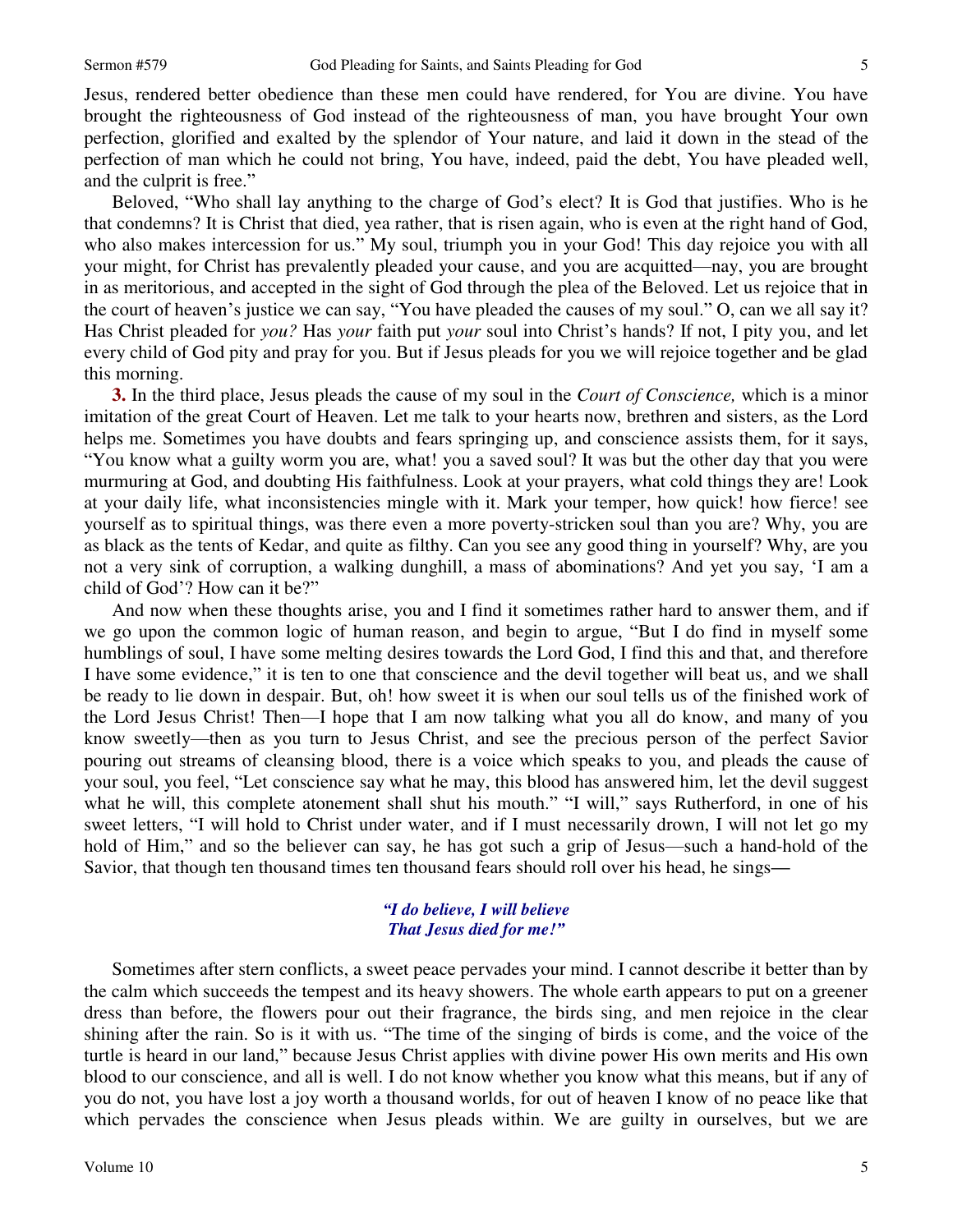"complete in him." Foul and vile I am, and yet I am perfect in Christ Jesus, lost, ruined and undone in the first Adam, but saved and redeemed—made to sit in heavenly places, in the second Adam. Ah! doubts and fears! Where are you now, when Jesus pleads in my soul? Memory may come and tell me all the past, Fear may haunt me with black visions of the future, my powers may be perverted to the service of despair, yet if my soul can keep her hold upon the finished work of my Redeemer, I shall yet come off more than conqueror, singing, "You have pleaded the causes of my soul; you have redeemed my life."

**4.** We have thus been to three courts—the Court of Providence, the Court of Justice, and the Court of Conscience, and now, pausing awhile, I would not have you forget how Jesus Christ pleads our cause in the *Court of Heaven.*

To a true-hearted man, who lives a life of prayer, it is ever a rich consolation that his prayers do not go up to heaven alone. Jesus our great High Priest never ceases to intercede for His saints. A poor man once wished to have a favor of a great one. This great lord had a son—a very kind and condescending one, who spoke to the poor man and said, "If you will write a petition to my father, he is very gracious, and he will be sure to grant it, but that you may have no doubts about the success of your petition, give it to me, and I will take it in my own hand up to my father's house for you, and make your case my own. I will say to him, 'My father, hear this poor man's petition, not for his own sake, but consider it as mine, do me the personal favor and kindness of hearing this man's prayer, as though it were my prayer, for, indeed, I make it mine."

The poor man wrote out his petition, but when he had finished it, "Alas!" he said to himself, "this will never do to present before the great one, it is so full of errors, I have blotted it with my tears, and where I have tried to scratch out a word which I had spelt wrongly, I have made it worse, and have so badly worded the whole petition that I am afraid the great one will throw it in the fire, or never notice it." "But," said his friend, "I will write it out in a fair clear hand for you, so that there shall be no blots and no blunders, and when I have done so, I will do as I have said—I will take it in my own hand, put my own name at the bottom of it with your name, and will offer it as our joint petition, and I will put it upon this footing, 'My father, do it for me, not for him, but for me.'"

When the poor man saw his petition thus written out, and knew it was in such hands, he went his way, and made sure that the answer must come, and come it did. You know that story well. This is how Jesus Christ has done for you. He takes our poor unworthy prayers and amends them. He makes them perfect, and sprinkles His own blood upon them, and takes them up before His Father's throne, and says, "Father, for My sake hear this sinner, for My sake give him pardon, accept him, and preserve him," and then the gracious Father, who can deny nothing to His beloved Son, bows His glad assent, and the blessing comes to you.

This is a great mercy, but I will tell you of something which is a greater mercy still. It is transcendently encouraging that *when we pray, Jesus Christ prays,* but what is better still, is, that *when we do not pray, Jesus Christ prays.* 

Oh! my soul was ravished a little while ago when thinking over that passage about Peter—"Simon, Simon, Satan has desired to have you that he may sift you as wheat, but"—what? "But go and pray for yourself." Well, that were good advice, but it is not put so. He does not say, "But I will keep you watchful, and so you shall be preserved." That were a great blessing. No, but it is, *"But I have prayed for you,* that your faith fail not." Oh! you do not know when Jesus Christ prays for you. We pass through unseen dangers, and we little know what are the dangers through which we pass.

We are something like Christian, when Bunyan pictures him as going through the valley of the shadow of death. He could hear the howling on the right hand and on the left, but he did not know—for it was very dark—how very bad the way was, but when the sun rose and he looked back and saw the pits, and the traps, and the gins, and the quagmires, and the fiends and evil spirits, then he could not but lift up his hands in astonishment that he had been brought through them all.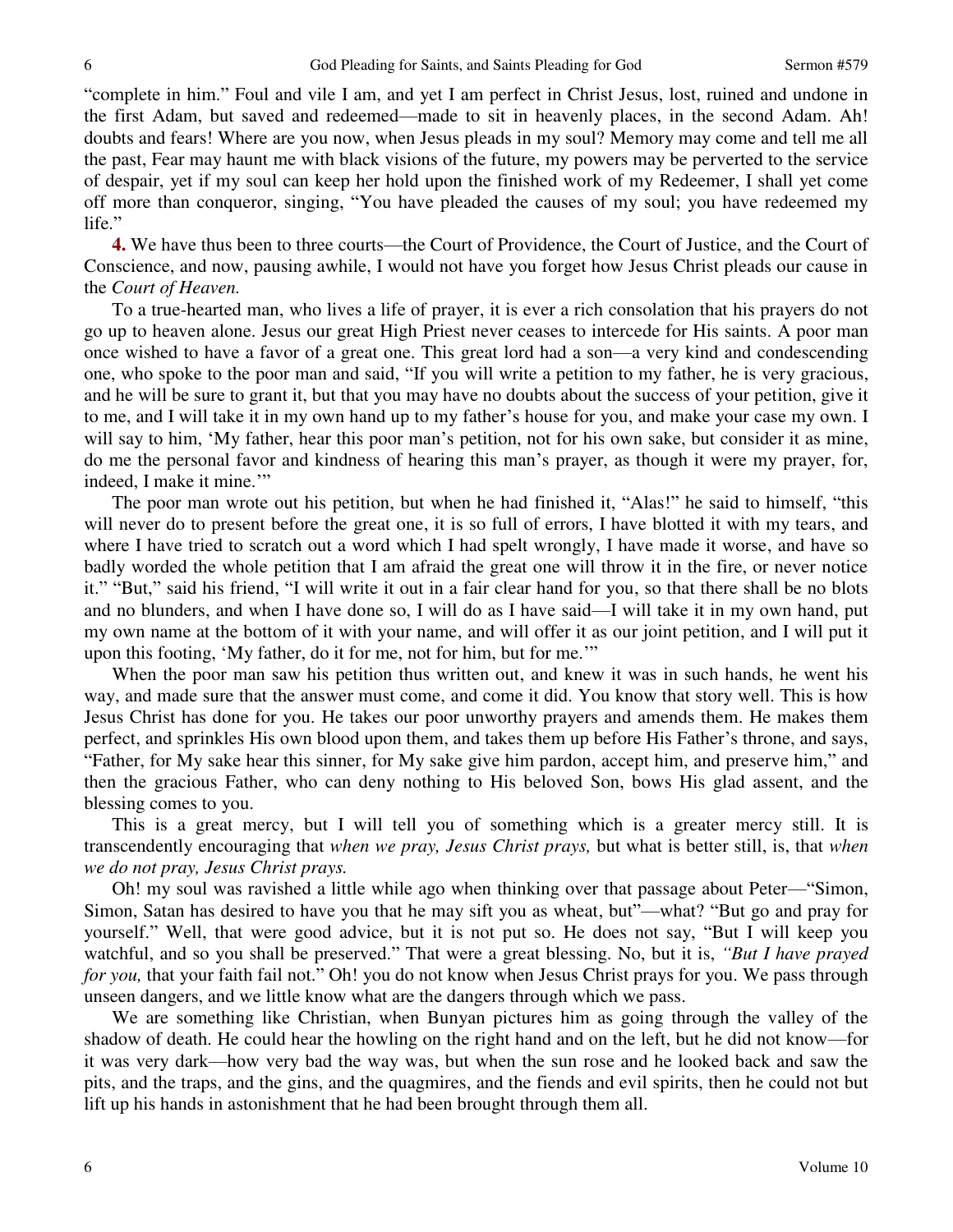7

When you and I get on the hilltops of heaven, and look back upon all the way whereby the Lord our God has led us, even the songs of heaven will not be loud enough for the gratitude we shall feel towards Him who, before the eternal throne, undid the mischief which Satan was doing upon earth. O, how shall we thank Him that He never held His peace—that day and night He pointed to the wounds upon His hands, and carried our names upon His breastplate.

How we shall adore our great High Priest. With what transport shall we kiss those dear feet of His when we remember that He did never cease to intercede, but that even before Satan had began to tempt He had forestalled him and entered a plea in heaven. You know He does not say, "Satan has sifted you, and therefore I will pray," but, "Satan has desired to have you." He catches Satan even in his very desire—nips his desire in the bud—kills the cockatrice while it is yet in the shell. He does not say, "But I have desired to pray for you." No, but it is, "I *have* prayed for you, I have done it already, I have gone to court and entered a counterplea even before the charge is made, I have countermined even before the mine has been dug."

O Jesus, what a comfort it is that You have pleaded the causes of my soul when I have been asleep! When I might have gone sleeping on down to hell You were awake pleading the causes of my soul! Here, then, is a cause of great joy and great gratitude.

**5.** Once more, Jesus Christ will plead the cause of His people, and our heavenly Father will do so too in the last great day of judgment. It is not a very pleasant thing for a man to honestly serve God, and then to find his character taken from him, and yet, beloved, this has been the lot of all true men in every age. The world never does permit a man to rebuke her follies, without replying with a volley of mud. If she cannot stop the man's mouth, she blackens the man's character. If you will turn to the lives of any of the saints of God, you will discover that they were the victims of slanders of the grossest kind. To this very day it is asserted by Romanists that Martin Luther was a drunkard. In his own day he was called the German beast that for lust must necessarily marry Katharina.

If you turn to the life of Whitefield—our great and mighty Whitefield—in more modern times, what was his character? Why he was accused of every crime that even Sodom knew, and perjury stood up and swore that all was true. As for Wesley—I have heard that on one occasion he said that he had been charged with every crime in the calendar, except drunkenness, and when a woman stood up in the crowd and accused him of that, he then said, "Blessed God, I have now had all manner of evil spoken against me falsely for Christ's name sake."

You remember in the life of John Bunyan that episode concerning Agnes Beaumont? The good man allowed this young woman to ride behind him on his horse to a meeting at Gamlingay, and for this his character was implicated in two charges, before a magistrate, which might have involved him in the crime of poisoning, and laid the foundation for villainous reports of uncleanness, yet John Bunyan was the purest and most heavenly-minded man who ever put his hand to paper, and he did put his hand to paper as no other man ever did who was not inspired.

Now, this is not pleasant, but if you are a true Christian and you are called to occupy a prominent post in the service of God, set your account for this, expect to lose your character, expect not to have the good opinion of any but your God, and those faithful ones, who like you, are willing to bear contempt. But what joy it is for all these holy men to know that at the last God will plead the cause of their souls!

There will be a resurrection of persons as they really were, not as they seemed to be and were misrepresented. At the last great day, there will be a resurrection of reputations—reputations which had been laid into the dark grave which calumny had dug, which had been covered with the sod of contempt, and over which there had been raised an epitaph of infamy. These reputations will all rise up. They have washed their robes and made them white, they are black no longer now. The men who were pointed at, and hooted, and despised, shall now go streaming up the shining way of fame and glory, amidst the loud shouts of praise which the great Avenger shall receive from assembled worlds. They shall awake to glory, while others rise to shame and everlasting contempt.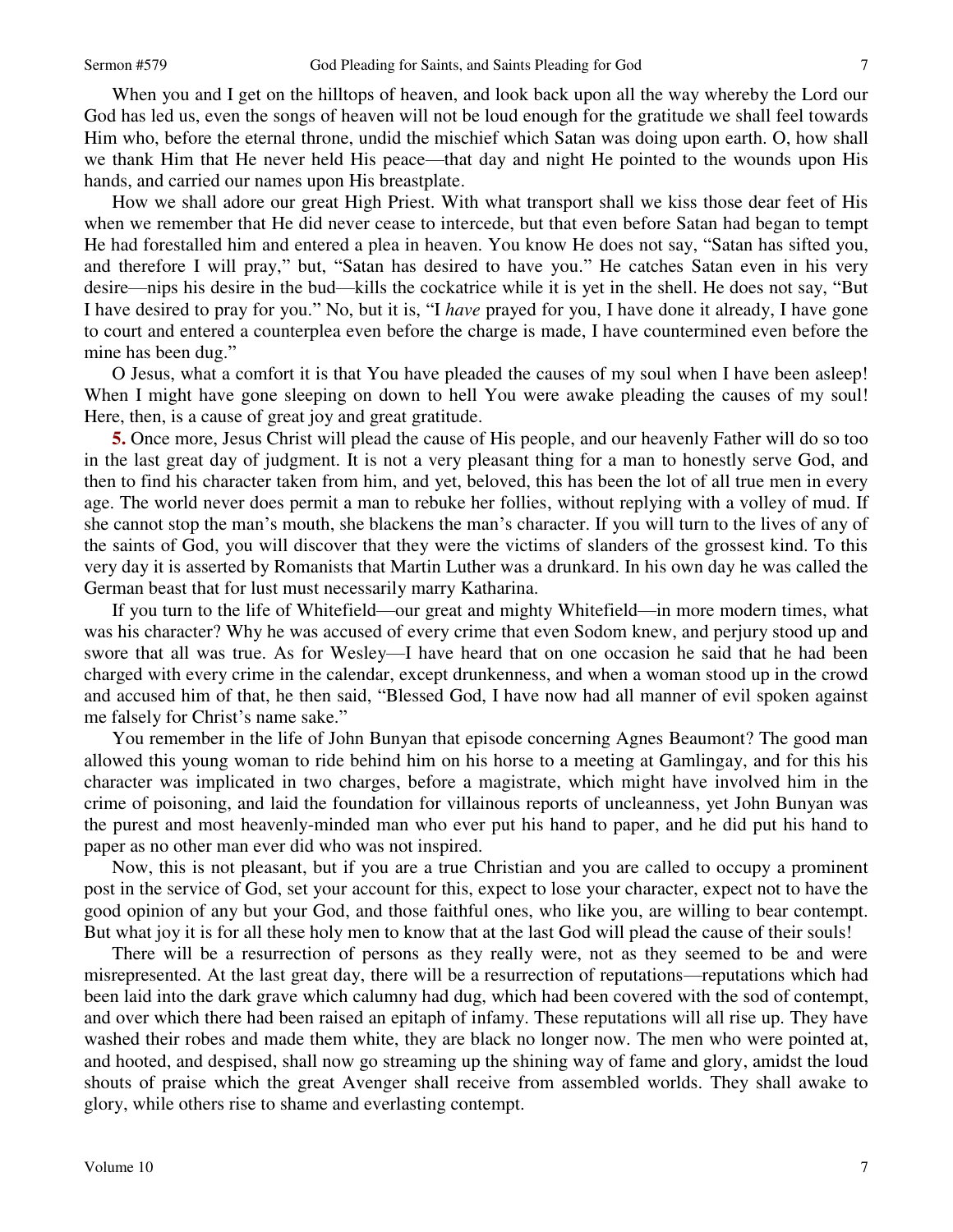Oh! what must it be to be in the last day plucked and stripped of your plumes? What will be the fate of the Pharisee—of the hypocrite who will find all his fine feathers torn away, and himself left to hide his contemptible head in the caverns of the earth—but denied even that consolation—set out before the full blaze of day as an acknowledged liar before God and man? But how different the condition of the poor man who lived and died in undeserved contempt, but who wakes up to find himself a bright and shining spirit, and all his adversaries compelled to own that God has pleaded the cause of his soul, and has avenged him of his traducers.

Thus, you see, our text is not a small one, the words are few, but full of meaning, and I have but very poorly set forth what our soul, I trust, feels to be the truth—"You have pleaded the causes of my soul; You have redeemed my life."

**II.** Now I want your solemn and earnest attention while for a few minutes I plead for what is our reasonable service, namely, THAT IF THE LORD HAS PLEADED THE CAUSES OF OUR SOUL, WE SHOULD PLEAD HIS CAUSE WHILE WE HAVE ANY BREATH TO PRAY, OR A TONGUE WITH WHICH TO BEAR WITNESS FOR HIM.

Pleading the cause of Christ is the lifework of the Christian, it has to be done by some in the high places of the field. This age has given up all witness-bearing for Christ. We have grown so enamored of that gilded idol called charity, that nowadays the truth is fallen in the streets. It has come to be, by general consent, allowed by all men that religion is all very well in its way—that every man must keep his own religion and not meddle with other people's—that a lie may be a truth, or a truth may be a lie, and that whether a doctrine be a truth or a lie, does not matter a button—that, in fact, we are all of us to be agreed upon this one point, that God's truth is not worthy our contending for.

That which is of man's invention, and that which is of God's teaching, are now put side by side in alliance, and a compromise is effected in the name of brotherly love. I look upon Christendom at this present day as too much like a putrid swamp, a stagnant pool, the calm is deep, but deadly. O for some holy wind to stir the rotting mass. Modern charity would gag the mouth of every advocate of the truth, and send every faithful minister of God back to his bed to sleep his time out until the millennium shall dawn.

Brethren, I trust that an end shall come to this, and if bickering, and strife, and ill-will shall follow, though I shall lament these attendant evils, I shall rejoice that an earnest and healthy love of the truth, and an earnest contention for it, have been revived in the land. Rutherford, whose name must be dear to every believer who knows his writings, says, "I thank God that I did never for a single moment put so much as a hoof, or a hair's breadth of Christ's truth into compromise, that I did take Christ sole, and only, and alone, and did never leave room for the Roman harlot, but only for Christ—for Christ only." Here was a man shut up in Aberdeen, driven away from Anworth, weeping because, as he said, he envied the very sparrows which flew around the old Kirk where he was accustomed to have such sweet visions of his Lord, and yet, he said, if the giving up of a jot of the truth could have given him his liberty, and enabled him to go back to minister to his faithful flock, he would not give it up, for to him truth was dearer than liberty, nay, dearer than even life itself. He says, "I am prepared for all consequences, and if even black-faced Death should knock at my door, I would bid him enter."

Our spiritual forefathers, on both sides the Tweed, were not men to be wherried about at the caprice of every oarsman. They knew the truth, and they knew Christ, and they did not divide between Christ and truth, and say, "Love Christ, and then believe what you like." No, they believed that Christ and the truth were identical. They believed truth to be the Savior's crown jewels, and they would as soon think of loving a king and trampling on his crown, as of pretending to love Christ, and then trampling on His truth. What! shall I pluck the clothes from my neighbor's back, and tell him that I love him? Will you pluck the truth from Christ, and throw it away as though it were but old rags, and then say you love Christ? You cannot love Christ if you do not love truth, and you cannot have Jesus unless you are willing to take up your cross daily and follow Him.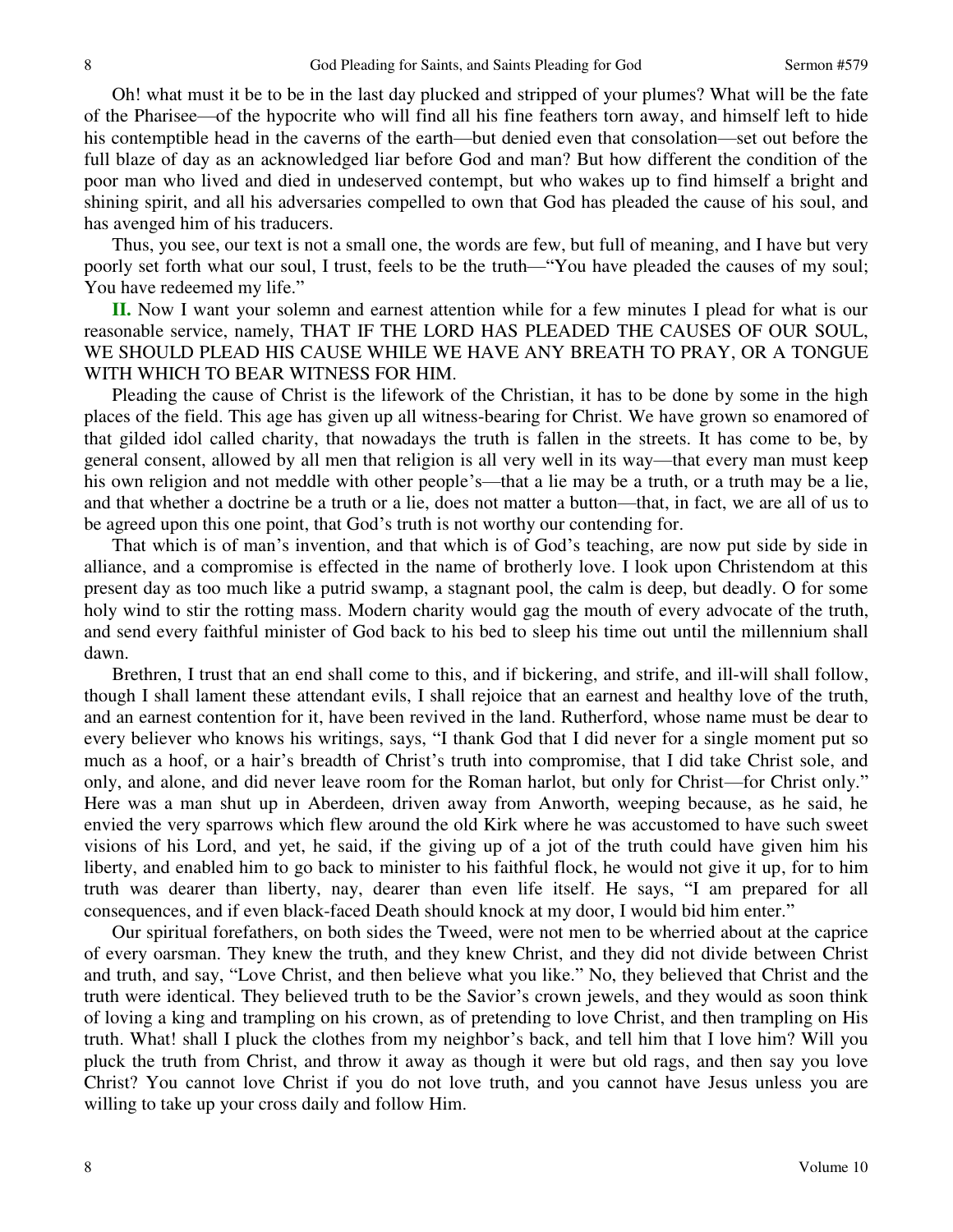For my part, God helping me, my soul is set on this, to court no more the good word of any man, to be no more a worshipper at the shrine of that false goddess, Charity, to have all the brotherly love I can, but to show it by an honest, outspoken declaration, that the day is come when Rome is not to stand in England unchallenged. Dressed in garments half Protestant and half Popish, the church, as by law established, continues to make a mock of honesty by using language in an unnatural sense, juggling with men's souls, pampering Puseyites, indulging infidels, and yet claiming to be evangelical. An end must come to the infamy of teaching Popish doctrine in the prayer book, and then preaching evangelical doctrine in the pulpit.

The day is come when we must shake our garments of such a church, and when the best of her sons, though we have fraternized with them, must come out from her, or we can have no more communion with them, for the day of Babylon's destruction comes, the cup is prepared, and her sons and her daughters shall drink of it, and only they shall be found clear in the day of account who shall come out and plead the cause of God's pure truth, and God's pure truth alone. I think my Master deserves this of those of us who stand upon the high places of the field, and of you who are less known, but love your Master none the less, march with us shoulder to shoulder, bear reproach with us as we have to bear it, be as willing to be rejected as we are willing to be rejected, be as willing to lose character, and name, and repute, and standing, as we are, and if you cannot speak with a voice which can be heard as far, yet proclaim with a voice as clear and plain that you love truth and Christ, and that for truth and Christ you will give up everything, but that you cannot give up these.

Beloved, there is a way of bearing witness for Christ which you must adopt—that of witnessing by your consistency of conduct. Holiness is, after all, the mightiest weapon which a Christian can wield. Be you holy as Christ is holy. Let no man spatter mire upon your garments. Walk so that you never put us to grief. As a church, be so pure and heavenly, that you may be called the Nazarites of God, who were purer than snow and whiter than milk, and then, though we have no wealth, and boast not gorgeous architecture and the swell of pealing music, yet we shall have this for our music—your holiness, your purity, your separation from all uncleanness, and this for our architecture—that you are built up as a temple for the Lord.

Lastly, we can all plead for God in a private way. Oh! there is a great power in pleading for God with individuals. A man went to preach for seven summers on the village green, and good was done. Joseph sometimes listened to the preacher, but only to ridicule him. There were many souls converted, but he remained as hard as ever. A certain John who had felt the power of truth, worked with him in the barn, and one day, between the strokes of the flail, John spoke a word for truth and for God, but Joseph laughed at him, and hinted at hypocrisy and many other things. Now John was very sensitive, and his whole soul was filled with grief at Joseph's banter, and after he had spoken, feeling a flush of emotion, he turned to the corner of the barn and hid his face, while a flood of tears came streaming from his eyes. He wiped them away with the corner of his smock-frock, and came back to his flail, but Joseph had noticed the tears though the other had tried to hide them, and what argument could not do, and what preaching could not do, those tears through God the Holy Spirit did effectually, for Joseph thought to himself, "What! does John care for my soul, and weep for my soul? then it is time I should care and weep for it, too."

Beloved, witness thus for Christ! Be it mine to weep for the sins of the times, and prophecy against them. Be it yours in your own private walk and conversation, to rebuke private sin, and by your loving earnestness to make Jesus Christ dear to many souls! Tell them that Jesus Christ came to save sinners, that He is able to save to the uttermost all who come to Him, and that "Whosoever believes on Him shall not perish, but have everlasting life," and in this way you shall plead the cause of God, who has pleaded the causes of your soul.